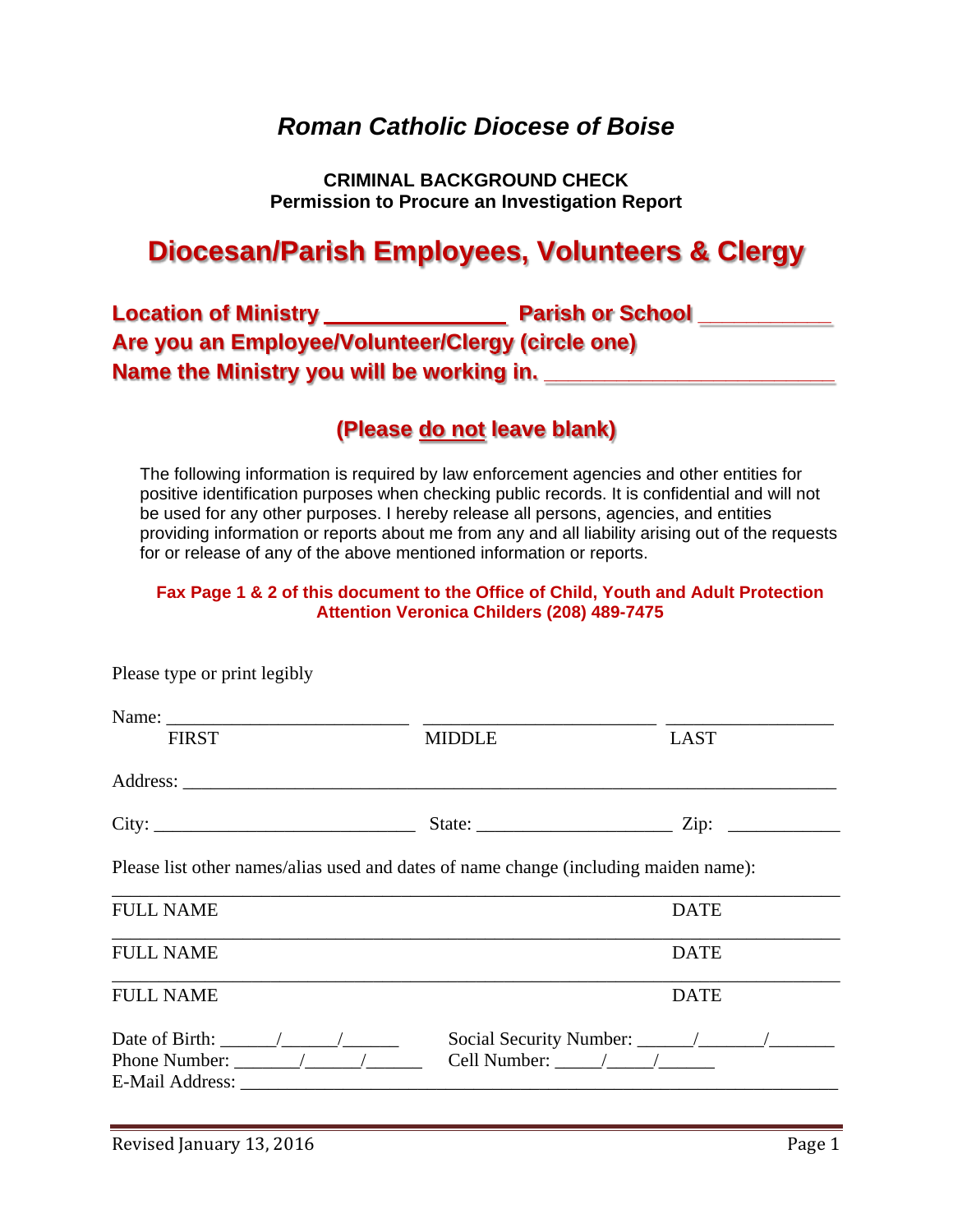RESIDENCES: If you have lived in a state other than Idaho in the past 10 years, please list the following information, including the years in which you lived there. *Please continue on a separate sheet of paper if more room is needed.* 

| State: | Citv: | County:<br>Years: |  |
|--------|-------|-------------------|--|
| State: | City: | Years:<br>County: |  |
| State: | City: | County:<br>Years: |  |
| State: | City: | Years:<br>County: |  |

Has the applicant ever been convicted of a crime involving children? Yes \_\_\_\_\_\_\_ No \_\_\_\_\_\_\_

Has the applicant ever been convicted of a crime? Yes \_\_\_\_\_\_\_\_ No \_\_\_\_\_\_\_\_

Is this background check a New Request or Renewal? \_\_\_\_\_\_\_\_\_\_\_\_\_\_\_\_\_\_\_\_\_\_\_\_\_\_\_\_\_\_

# INVESTIGATIVE CONSUMER REPORT AUTHORIZATION

*In connection with my application I understand that an investigative consumer report may be requested that may include information regarding my court records both civil and criminal, my driving records, educational and professional credentials, and personal and professional references. This may come from either public or private sources and may contain information regarding my character, experience, work habits, and reasons for termination from past employers. I understand that this document shall be kept on file and may be used at any time during my employment to procure an investigative report. I hereby release and discharge to the extent permitted by law, Roman Catholic Diocese of Boise, its employees, any individual or agency obtaining information for Roman Catholic Diocese of Boise, my personal and professional references, and my former employers, from any and all claims known or unknown, damages, losses, liabilities, cost, or other expenses arising from the retrieving, reporting, and/or disclosure of information in connection with this background investigation. I also understand that I may (1) request in writing the nature of the information obtained, and (2) request a written summary of my rights under the Fair Credit Reporting Act. I hereby agree that a photographic copy or a telephonic facsimile of this document shall* 

\_\_\_\_\_\_\_\_\_\_\_\_\_\_\_\_\_\_\_\_\_\_\_\_\_\_\_\_\_\_\_\_\_\_\_\_\_\_\_\_\_\_\_\_\_\_\_\_\_\_\_\_\_\_\_\_\_\_\_\_\_

\_\_\_\_\_\_\_\_\_\_\_\_\_\_\_\_\_\_\_\_\_\_\_\_\_\_\_\_\_\_\_\_\_\_\_\_\_\_\_\_\_\_\_\_\_\_\_\_\_\_\_\_\_\_\_\_\_\_\_\_\_

*be valid for all purposes present and future. I have read, understand and agree with the above.* 

Signed Date **Date** 

Witnessed (trainers or parish/school personnel signature) Date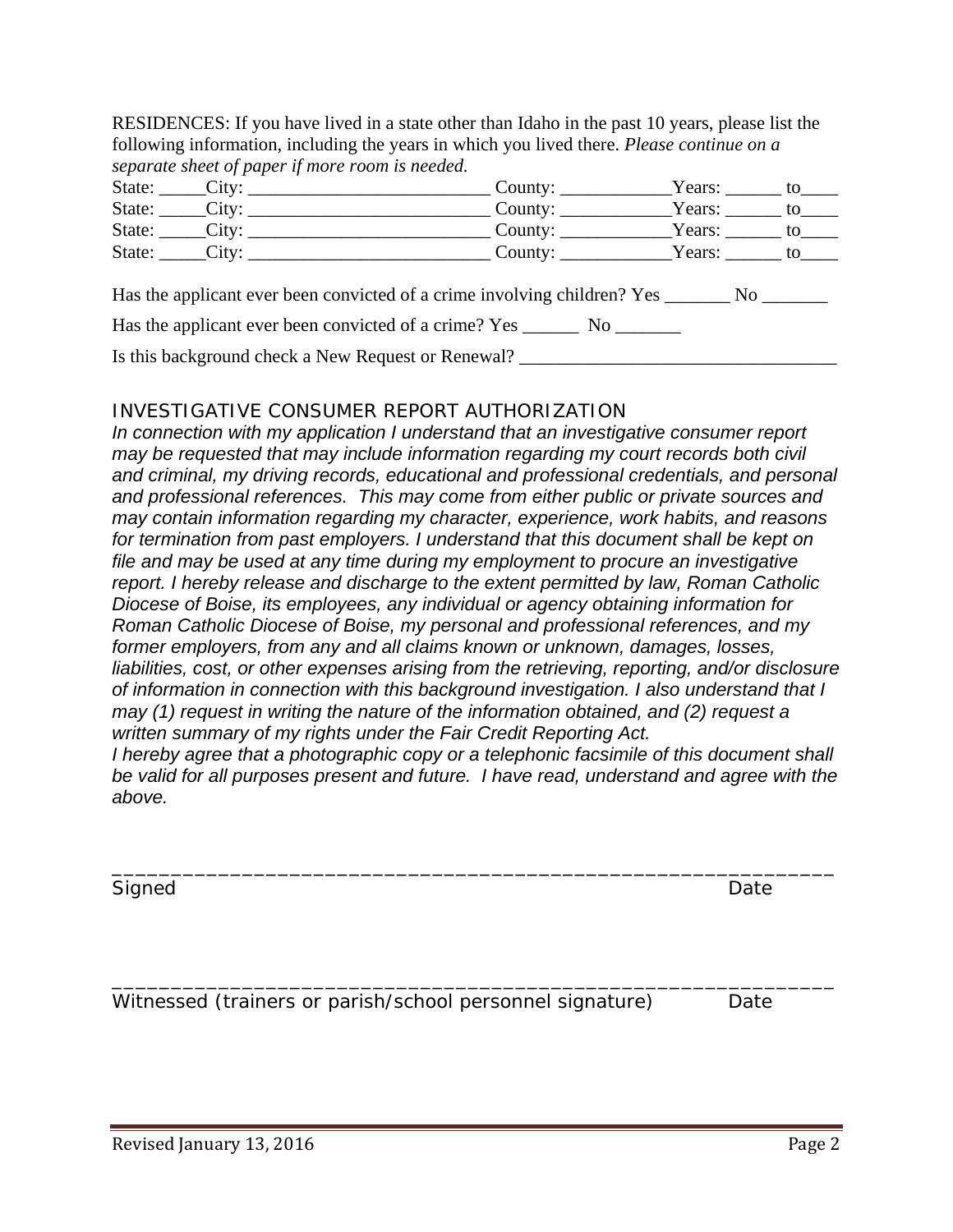# **A Summary of Your Rights under the Fair Credit Reporting Act**

The federal Fair Credit Reporting Act (FCRA) promotes the accuracy, fairness, and privacy of information in the files of "consumer reporting agencies." A criminal background check is a consumer report under the FCRA. For purposes of this check CICS Employment Services, Inc. is the consumer reporting agency. No other consumer reports, such as credit reports, etc., will be obtained under the release and disclosure signed by you. Here is a summary of your major rights under the FCRA. **For more information, including information about additional rights, go to www.ftc.gov/credit or write to: Consumer Response Center, Room 130-A, Federal Trade Commission, 600 Pennsylvania Ave. N.W., Washington, D.C. 20580.** 

**• You must be told if information in your file has been used against you.** If the Roman Catholic Diocese of Boise uses a consumer report (criminal background check) to deny your employment or volunteer service - or to take another adverse action against you – we must tell you, and must give you the name, address, and phone number of the agency that provided the information.

**• You have the right to know what is in your file.** You may request and obtain all the information about yourself as reported by CICS Employment Services, Inc. You can contact them at 800-660-0507. You will be required to provide proper identification, which may include your Social Security number. In many cases, the disclosure will be free. You are entitled to a free file disclosure if:

- a person has taken adverse action against you because of information in your criminal background check;
- you are the victim of identify theft and place a fraud alert in your file;
- your file contains inaccurate information as a result of fraud;
- you are on public assistance;
- you are unemployed but expect to apply for employment within 60 days. In addition, by September 2005 all consumers will be entitled to one free disclosure every 12 months upon request from each nationwide credit bureau and from nationwide specialty consumer reporting agencies. See www.ftc.gov/credit for additional information.

**• You have the right to dispute incomplete or inaccurate information.** If you identify information in your file that is incomplete or inaccurate, and report it to the consumer reporting agency, the agency must investigate unless your dispute is frivolous. See www.ftc.gov/credit for an explanation of dispute procedures.

**• Consumer reporting agencies must correct or delete inaccurate, incomplete, or unverifiable information.** Inaccurate, incomplete or unverifiable information must be removed or corrected, usually within 30 days. However, a consumer reporting agency may continue to report information it has verified as accurate.

**• Access to your file is limited.** A consumer reporting agency may provide information about you only to people with a valid need — usually to consider an application with a creditor, insurer, employer, landlord, or other business. The FCRA specifies those with a valid need for access.

**• You must give your consent for reports to be provided to employers.** A consumer reporting agency may not give out information about you to your employer, or a potential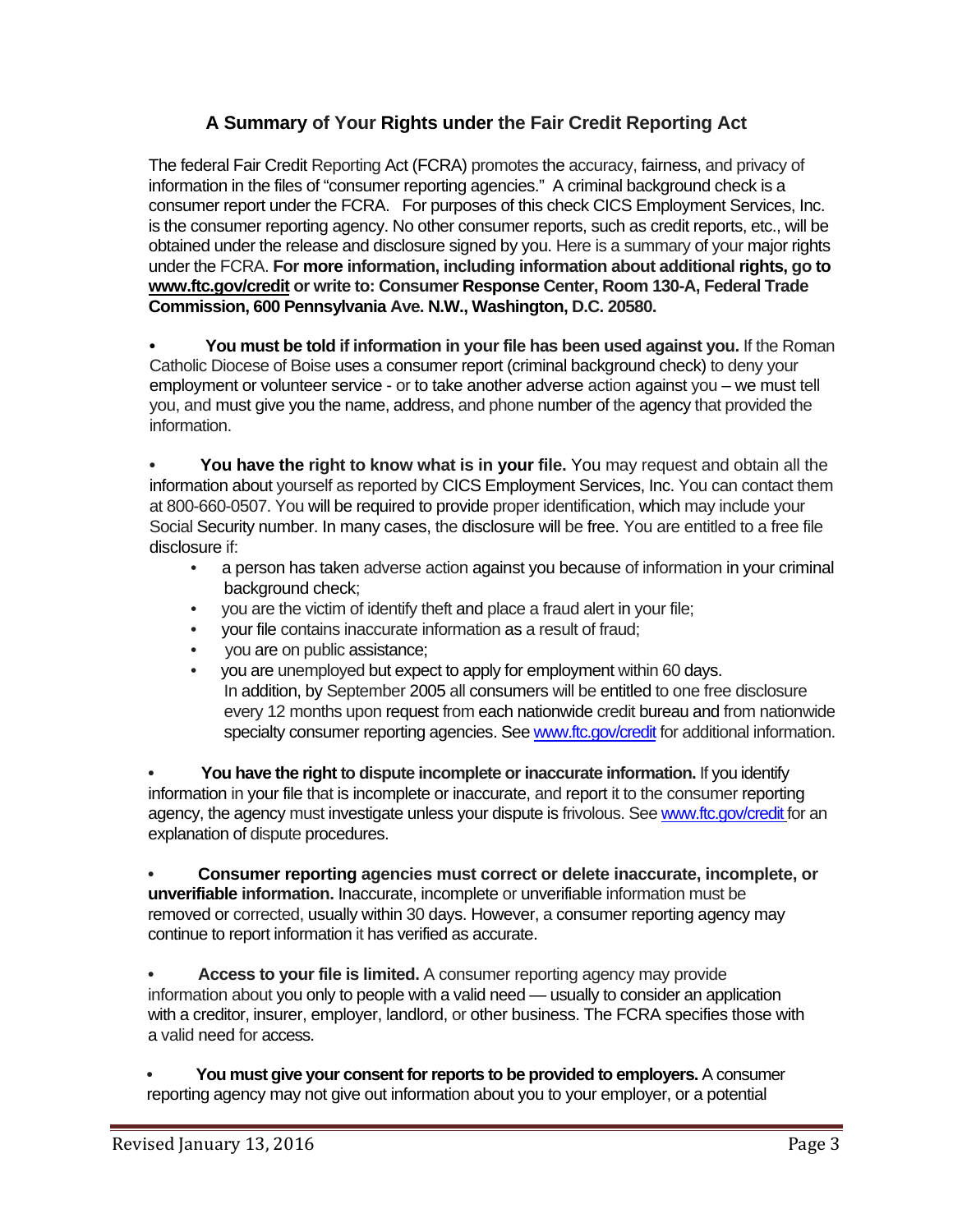employer, without your written consent given to the employer. For more information, go to visit www.ftc.gov/credit.

**• You may seek damages from violators.** If a consumer reporting agency, or, in some cases, a user of consumer reports or a furnisher of information to a consumer reporting agency violates the FCRA, you may be able to sue in state or federal court.

**• Identity theft victims and active duty military personnel have additional rights. For more** information, visit www.ftc.gov/credit. States may enforce the FCRA, and many states have their own consumer reporting laws. In some cases, you may have more rights under state law. For more information, contact your state or local consumer protection agency or your state Attorney General.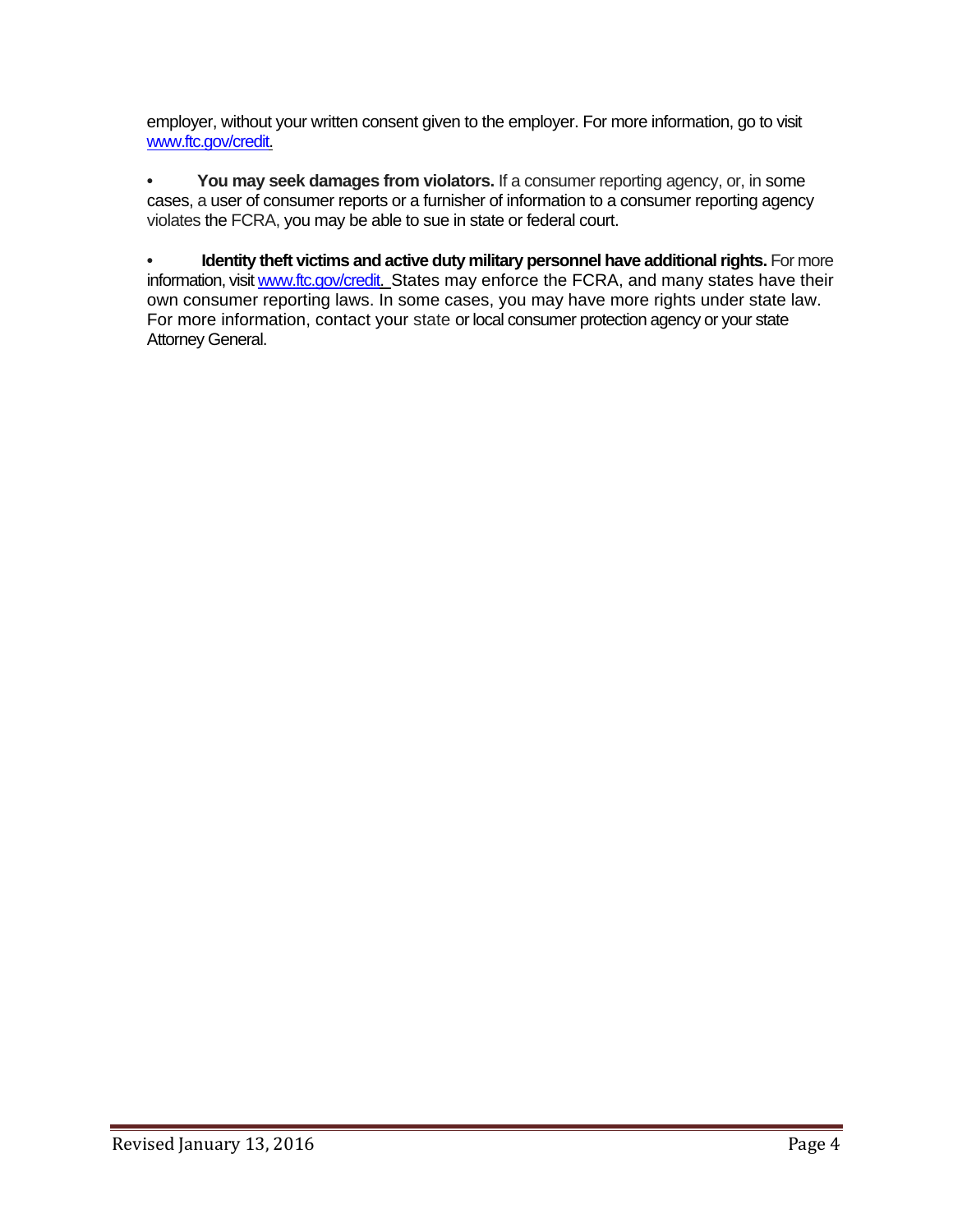# **QUESTIONS AND ANSWERS ABOUT CRIMINAL BACKGROUND CHECKS**

### **What is the purpose of requiring checks?**

We, as a church, value the relationship we have with the youngest and most vulnerable of our faith. Our children are precious, and we must do everything in our power to protect them from harm. While a criminal background check on those who work with children is not a foolproof method of keeping our children safe, it is one small thing that we can do to assure that those who work with our children do not have a history that would make their presence incompatible with our safe environment program. Our goal is to do what we can to create the safest environment possible for our children and young people. We hope that our employees and volunteers understand the importance of this objective, and cooperate fully with this program.

#### **Is a credit check being done?**

**NO.** The only check is of the applicant's criminal background. The federal law that requires us to provide information and a summary of rights is called the Fair Credit Reporting Act, but it covers any kind of an "investigation" of an applicant or employee's background, and thus it covers criminal background checks. Under that law, a criminal background check is included in the definition of "consumer report." Do not be confused by the references to "credit" and "consumer report" because the only check being performed is a criminal background check.

#### **Who is required to complete the check?**

All church personnel, including priests, deacons, religious, seminarians, educators, parish and school personnel, Diocesan staff, and volunteers who have regular contact with children are required to have a criminal background check as a condition of employment, or as a condition of continuing with the program.

# **How is the check completed?**

The Diocese has contracted with CICS Employment Services, Inc. to coordinate the background checking program. Certified and classified staff, including Day Care providers, employed at our Diocesan Catholic Schools shall receive background checks through the State Department of Education. Each person who is checked through the Diocese will be required to sign release and disclosure forms.

#### **What information will be disclosed to the Diocese when this check is completed?**

Various types of information will be received in a report prepared by the vendor. This report will be received by the Diocese. Once the employee or volunteer has completed the release forms, the following types of checks will be done:

(1) Social Security Validation: This is a report that allows the Diocese to determine if the employee or volunteer has provided a validly issued Social Security number, and that the name given is the correct name for that person. The report will disclose if that person has previously used other names, so that a criminal history check can be performed.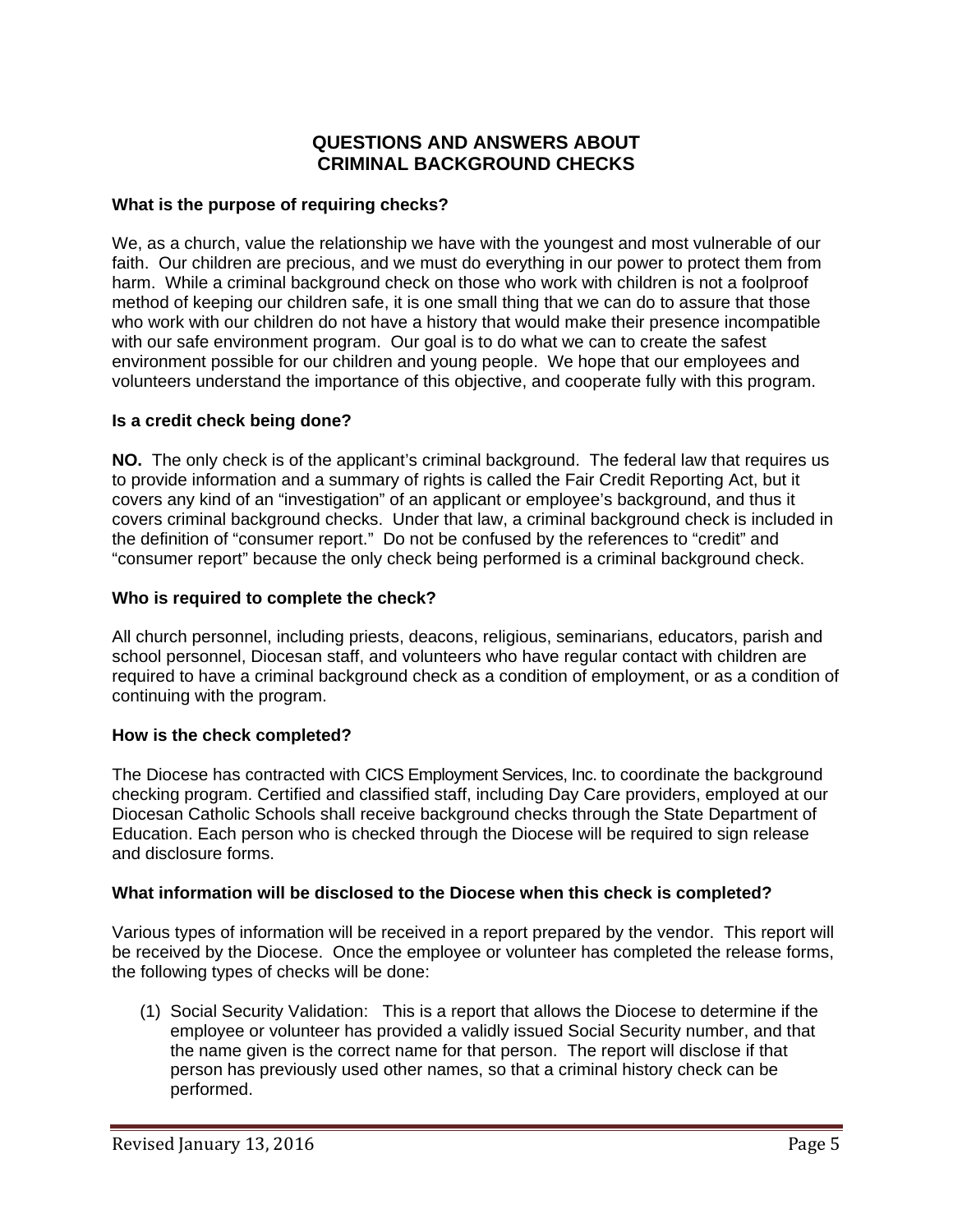- (2) National Crime Check: This report provides information available in a national criminal history database which contains information from various Departments of Corrections and prison systems across the country. This report will reveal if the employee or volunteer has been in the prison system anywhere in the country.
- (3) Federal Convictions: This report provides a report that includes any time spent in Federal custody.
- (4) Sex Offender Report: This report provides a hit if the name, date of birth or social security number is tied to a registered sex offender.
- (5) Statewide Crime Report: This is the most reliable way to assure that all relevant criminal history is revealed. In many states, the only way to assure that all relevant criminal records are checked is to physically check the records in the county of residence. This check will reveal the type of offense, the date it occurred, and the disposition. Many misdemeanor charges are also included in this report.

# **What information will we be required to provide in order to have the check completed?**

In order to complete the check, employees and volunteers will be required to provide the following information:

- (1) Name
- (2) Date of Birth
- (3) Social Security Number
- (4) Telephone Number

# **Who will review the results?**

The completed report will be provided to Diocesan staff for a review. The Director of Child, Youth and Adult Protection will review the reports and note any potential problems.

# **Will I receive a copy of the report?**

If your criminal background check does not reveal any problems, you will not receive any information. Thus, you can assume that if you do not hear anything you are cleared to work with children. If the check reveals a problem, we will proceed as noted below.

# **How will the Diocese track who has completed the checks?**

The Department of Child, Youth and Adult Protection will be responsible for keeping track of who has completed the checks. The Diocese already has records for employees, and can track which employees have completed the check. Parishes and schools will then be notified regularly who has completed the required checks.

# **How long does a criminal check take?**

Many of the checks noted above are computerized and the turnaround time for the checks is usually two to three business days.

# **Can the employee or volunteer continue to work while the check is being performed?**

Neither employees or volunteers may start work for the Diocese until the check is completed.